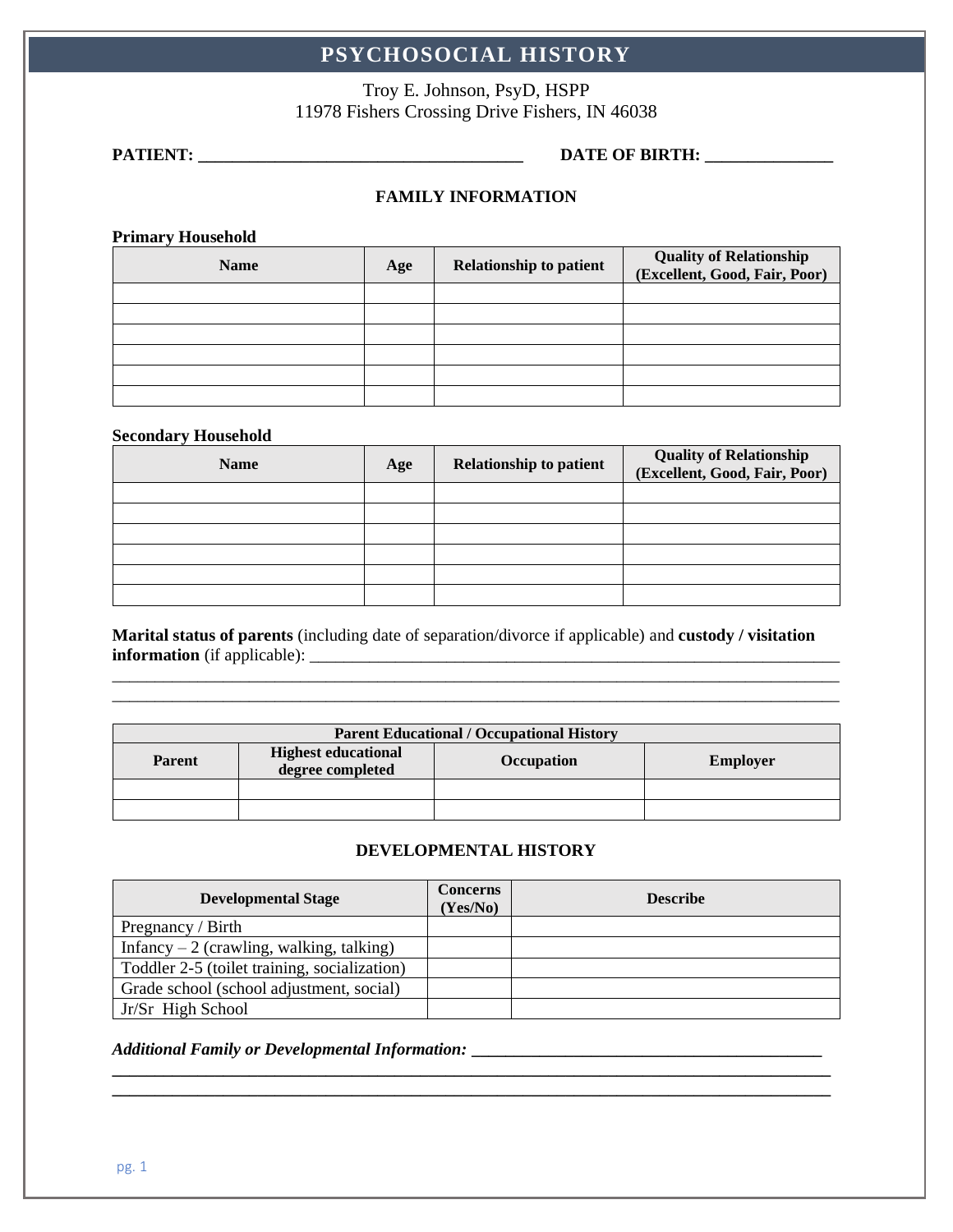# **PSYCHOSOCIAL HISTORY**

Troy E. Johnson, PsyD, HSPP 11978 Fishers Crossing Drive Fishers, IN 46038

# **PATIENT: \_\_\_\_\_\_\_\_\_\_\_\_\_\_\_\_\_\_\_\_\_\_\_\_\_\_\_\_\_\_\_\_\_\_\_\_\_\_ DATE OF BIRTH: \_\_\_\_\_\_\_\_\_\_\_\_\_\_\_**

# **MEDICAL HISTORY**

**Current Primary Care Physician: \_\_\_\_\_\_\_\_\_\_\_\_\_\_\_\_\_\_\_\_\_\_\_\_\_\_\_\_\_\_\_\_\_\_\_\_\_\_\_\_\_\_\_\_\_\_\_\_\_\_\_\_\_\_\_**

| <b>History of:</b>                                 | (Yes/No) | <b>Describe</b> |
|----------------------------------------------------|----------|-----------------|
| Allergies                                          |          |                 |
| Chronic Conditions ( <i>i.e.</i> asthma, diabetes) |          |                 |
| <b>Medical Hospitalizations</b>                    |          |                 |
| Seizures, head trauma, loss of consciousness       |          |                 |

| <b>Current Medication</b> | <b>Dose</b> | <b>Prescribing</b><br>Physician | <b>Prescribed for</b><br>management of |
|---------------------------|-------------|---------------------------------|----------------------------------------|
|                           |             |                                 |                                        |
|                           |             |                                 |                                        |
|                           |             |                                 |                                        |
|                           |             |                                 |                                        |

*Additional medical information:* **\_\_\_\_\_\_\_\_\_\_\_\_\_\_\_\_\_\_\_\_\_\_\_\_\_\_\_\_\_\_\_\_\_\_\_\_\_\_\_\_\_\_\_\_\_\_\_\_\_\_\_\_\_\_\_\_**

# **MENTAL HEALTH HISTORY**

**\_\_\_\_\_\_\_\_\_\_\_\_\_\_\_\_\_\_\_\_\_\_\_\_\_\_\_\_\_\_\_\_\_\_\_\_\_\_\_\_\_\_\_\_\_\_\_\_\_\_\_\_\_\_\_\_\_\_\_\_\_\_\_\_\_\_\_\_\_\_\_\_\_\_\_\_\_\_\_\_\_\_\_\_**

| <b>Patient Treatment History</b> |              |                  |                        |  |  |
|----------------------------------|--------------|------------------|------------------------|--|--|
| <b>Name of Provider</b>          | Date(s) seen | <b>Frequency</b> | <b>Issue Addressed</b> |  |  |
|                                  |              |                  |                        |  |  |
|                                  |              |                  |                        |  |  |
|                                  |              |                  |                        |  |  |

| <b>Family Mental Health History</b>           |  |                                                             |  |
|-----------------------------------------------|--|-------------------------------------------------------------|--|
| Relationship<br><b>First name of relative</b> |  | Treated for (i.e. anxiety, depression, substance use, etc.) |  |
|                                               |  |                                                             |  |
|                                               |  |                                                             |  |
|                                               |  |                                                             |  |
|                                               |  |                                                             |  |

*Additional mental health history information***: \_\_\_\_\_\_\_\_\_\_\_\_\_\_\_\_\_\_\_\_\_\_\_\_\_\_\_\_\_\_\_\_\_\_\_\_\_\_\_\_\_\_\_\_\_\_**

# **LEGAL HISTORY**

| <b>Charges or Arrests</b> | Date | <b>Jutcome</b> |
|---------------------------|------|----------------|
|                           |      |                |
|                           |      |                |

\_\_\_\_\_\_\_\_\_\_\_\_\_\_\_\_\_\_\_\_\_\_\_\_\_\_\_\_\_\_\_\_\_\_\_\_\_\_\_\_\_\_\_\_\_\_\_\_\_\_\_\_\_\_\_\_\_\_\_\_\_\_\_\_\_\_\_\_\_\_\_\_\_\_\_\_\_\_\_\_\_\_\_\_\_

**Additional legal information** (including current probation officer and pertinent family history): \_\_\_\_\_\_\_